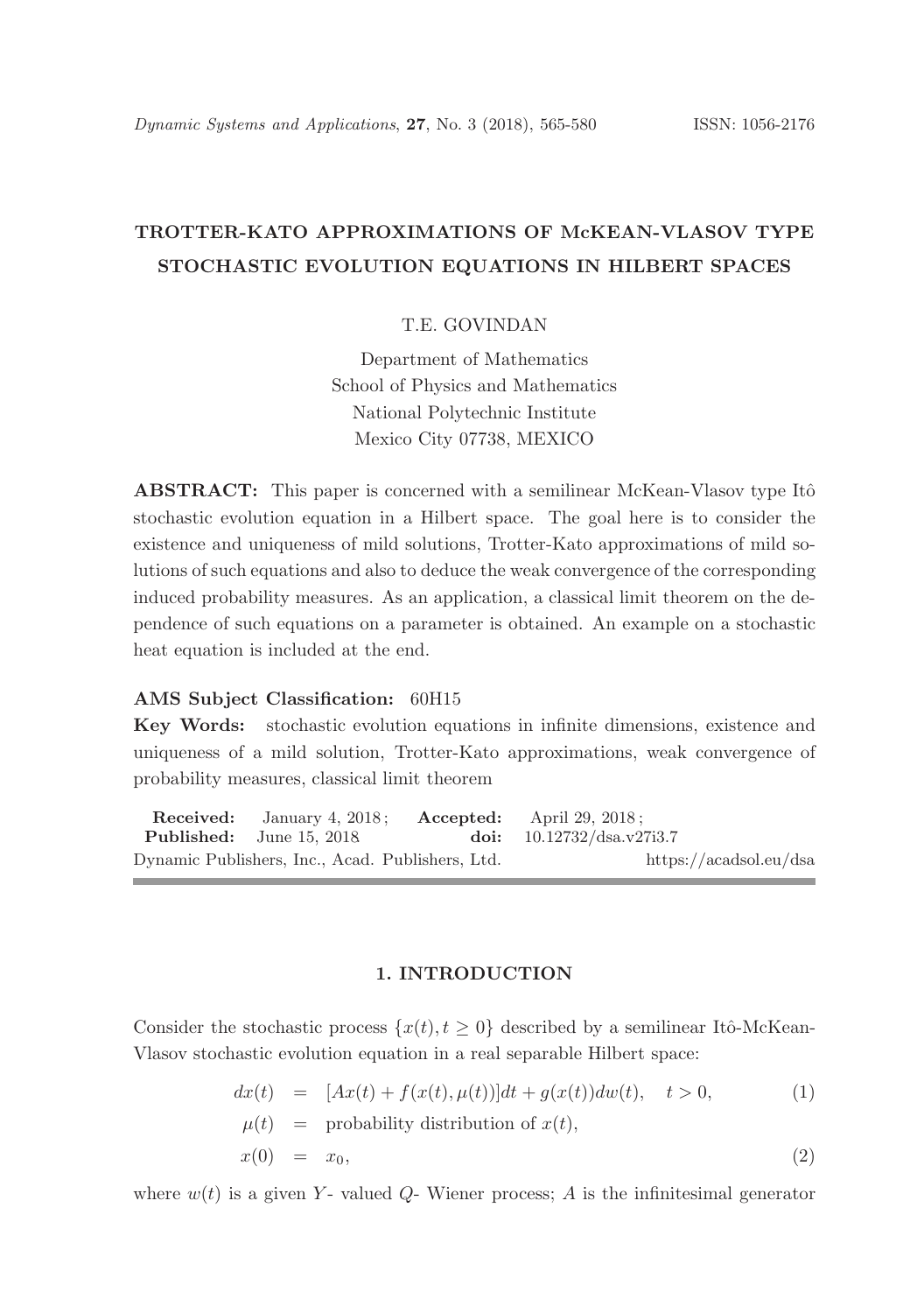of a strongly continuous semigroup  $\{S(t): t \geq 0\}$  of bounded linear operators on X; f is an appropriate X-valued function defined on  $X \times M_{\gamma^2}(X)$ , where  $M_{\gamma^2}(X)$ denotes a proper subset of probability measures on  $X$ ; q is a  $L(Y, X)$ -valued function on X; and  $x_0$  is  $\mathcal{F}_0$ - measurable X-valued random variable. If the drift term f in equation (1) does not depend on the probability distribution  $\mu(t)$  of the process x at time t, then the solution process  $x(t)$  of equation (1) is a standard Markov process, and such equations are well studied, see Da Prato and Zabczyk [2] and the references there in. On the other hand, there are situations where the nonlinear drift term f depends not only on the state of the process at time  $t$  but also on the probability distribution of the process  $\{x(t), t \geq 0\}$  at that time as indicated in equation (1), we refer to McKean [11], Ahmed and Ding [1], Govindan and Ahmed [5] and Govindan [7, 8] for details. In this case, more precisely, the solution process  $x(t)$  of equation (1) with the law  $L(x) = \mu$  depends also on the probability distribution  $\mu(t)$ , namely,  $x(t) = x_{\mu}(t) = x(t, x_0, \mu(t)).$ 

Ahmed and Ding [1] investigated the existence and uniqueness of a mild solution and other interesting problems of a stochastic evolution equation that is related to a Mckean-Vlasov type measure-valued evolution equation, namely, an equation of the form (1) with a constant additive diffusion term, that is,  $g(x) = \sqrt{Q}$ . Subsequently, Govindan [7] considered the same equation as in Ahmed and Ding [1], introduced and studied Trotter-Kato approximations. Recently, Govindan [6] studied Trotter-Kato approximations of the equation of the type (1) with the time-varying drift term  $f(t, x)$  that does not depend upon  $\mu$ ; while Govindan and Ahmed [5] studied Yosida approximations of the equation (1). However, to the best of our knowledge, Trotter-Kato approximations for equation (1) has not been considered in the literature. This, therefore is the motivation of the paper to study Trotter-Kato approximations and its version, so called the zeroth-order approximations, see Kannan and Barucha-Reid [10] and Govindan [4], of mild solutions of equation (1). Using the latter, we shall provide an estimate of the error in the approximation. As an application, we shall also investigate a classical limit theorem on the dependence of equation (1) on a parameter, see Gikhman and Skorokhod [3, pp. 50-54].

The rest of the paper is organized as follows: In Section 2, we give the preliminaries. The Trotter-Kato approximation results are presented in Section 3. In Section 4, we study the dependence of such equations on a parameter. Lastly, we give an example in Section 5.

#### 2. PRELIMINARIES

Let X, Y be a pair of real separable Hilbert spaces and  $L(Y, X)$  the space of bounded linear operators mapping Y into X. For convenience, we shall use the notations  $|\cdot|$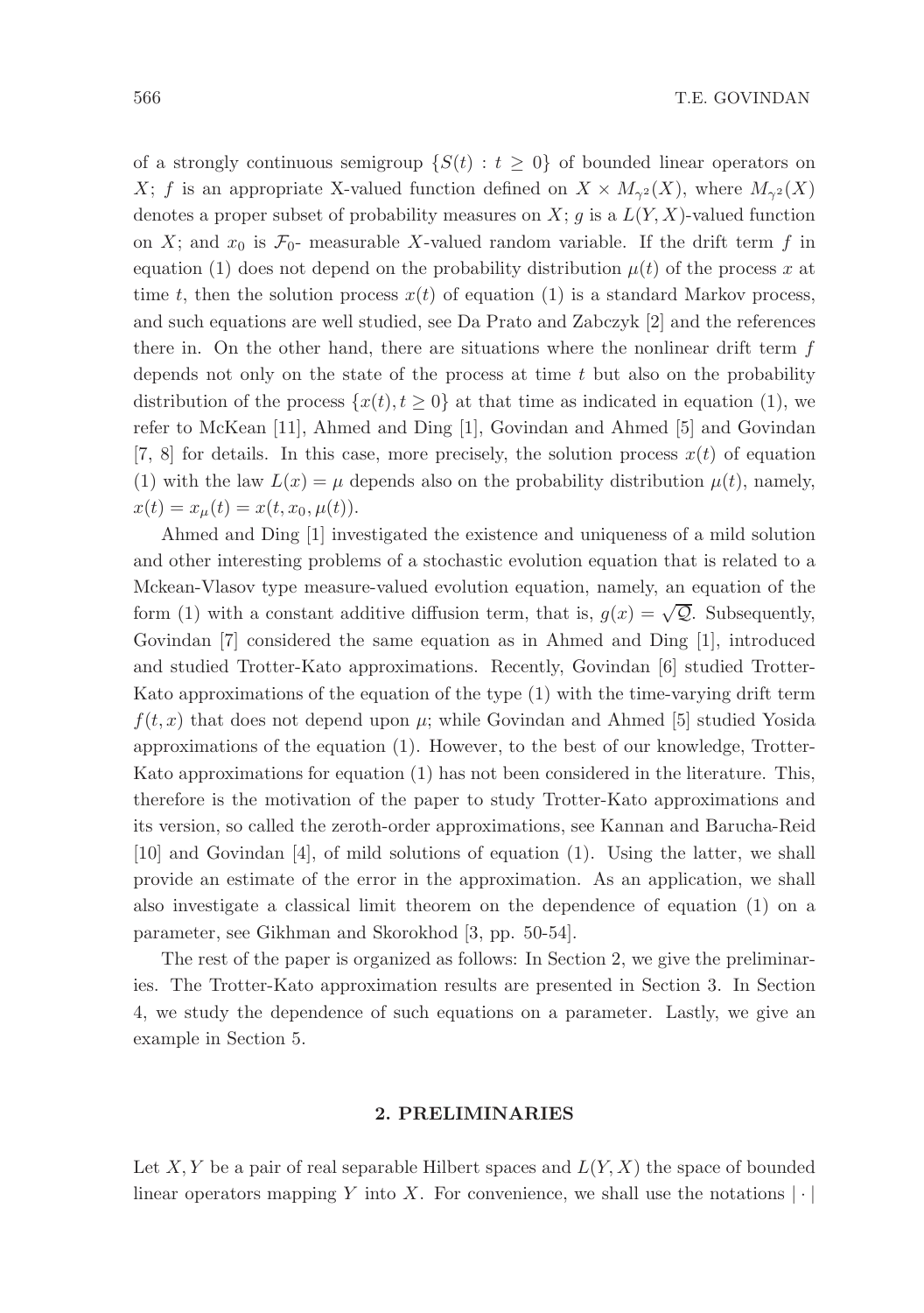and  $(\cdot, \cdot)$  for norms and scalar products for both the Hilbert spaces. We write  $L(X)$ for  $L(X, X)$ . Let  $(\Omega, \mathcal{F}, P)$  be a complete probability space. A map  $x : \Omega \to X$  is a random variable if it is strongly measurable. Let  $x : \Omega \to X$  be a square integrable random variable, that is,  $x \in L_2(\Omega, \mathcal{F}, P; X)$ . The covariance operator of the random element x is  $Cov[x] = E[(x - Ex) \circ (x - Ex)]$ , where E denotes the expectation and  $g \circ h \in L(X)$  for any  $g, h \in X$  is defined by  $(g \circ h)k = g(h, k), \quad k \in X$ . Then  $Cov[x]$  is a selfadjoint nonnegative trace class (or nuclear) operator and  $\text{tr}Cov[x] = E|x - Ex|^2$ , where tr denotes the trace. The joint covariance of any pair  $\{x, y\} \subset L_2(\Omega, \mathcal{F}, P; X)$ , is defined as  $Cov[x, y] E[(x - Ex) \circ (y - Ey)].$ 

Let I be a subinterval of  $[0, \infty)$ . A stochastic process  $\{x\}$  with values in X is a family of random variables  $\{x(t), t \in I\}$ , taking values in X. Let  $\mathcal{F}_t, t \in I$ , be a family of increasing sub  $\sigma$ - algebras of the sigma algebra  $\mathcal F$ . A stochastic process  $\{x(t), t \geq 0\}$ , is adapted to  $\mathcal{F}_t$  if  $x(t)$  is  $\mathcal{F}_t$ - measurable for all  $t \in I$ .

A stochastic process  $\{w(t), t \geq 0\}$ , in a real separable Hilbert space Y is a Q- Wiener process if a)  $w(t) \in L_2(\Omega, \mathcal{F}, P; Y)$  and  $Ew(t) = 0$  for all  $t \geq 0$ , b)  $Cov[w(t) - w(s)] = (t - s)Q, Q \in L_1^+(Y)$  is a nonnegative nuclear operator, c)  $w(t)$ has continuous sample paths, and d)  $w(t)$  has independent increments. The operator  $Q$  is called the incremental covariance (operator) of the Wiener process  $w(t)$ . Then w has the representation  $w(t) = \sum_{n=1}^{\infty} \beta_n(t) e_n$ , where  $\{e_n\}(n = 1, 2, 3, ...)$  is an orthonormal set of eigenvectors of Q,  $\beta_n(t)$ ,  $n = 1, 2, 3, \ldots$  are mutually independent real-valued Wiener processes with incremental covariance  $\lambda_n > 0$ ,  $Q_{\ell_n} = \lambda_n e_n$  and  $\text{tr}Q = \sum_{n=1}^{\infty} \lambda_n.$ 

In the sequel, we will use the notation  $A \in G(M, \alpha)$  for an operator A which is the infinitesimal generator of a  $C_0$ - semigroup  $\{S(t): t \geq 0\}$  of bounded linear operators on X satisfying  $||S(t)|| \leq M \exp(\alpha t), t \geq 0$  for some positive constants  $M \geq 1$  and  $\alpha$ , where ||.|| denotes the operator norm.

Let  $\mathcal{B}(X)$  denote the Borel  $\sigma$ -algebra of subsets of X and let  $M(X)$  denote the space of probability measures on  $\mathcal{B}(X)$  carrying the usual topology of weak convergence.  $C(X)$  denotes the space of continuous functions on X. The notation  $(\mu, \varphi)$ means  $\int_X \varphi(x) \mu(dx)$  whenever this integral makes sense. Throughout this paper we let  $\gamma(x) \equiv 1 + |x|, x \in X$ , and define the Banach space

$$
C_{\rho}(X) = \bigg\{ \varphi \in C(X) : ||\varphi||_{C_{\rho}(X)} \equiv \sup_{x \in X} \frac{|\varphi(x)|}{\gamma^2(x)} + \sup_{x \neq y} \frac{|\varphi(x) - \varphi(y)|}{|x - y|} < \infty \bigg\}.
$$

For  $p \geq 1$ , let  $M^s_{\gamma^p}(X)$  be the Banach space of signed measures m on X satisfying  $||\mu||_{\gamma^p} \equiv \int_X \gamma^p(x)|m|(dx) < \infty$ , where  $|m| = m^+ + m^-$  and  $m = m^+ - m^-$  is the Jordan decomposition of m. Let  $M_{\gamma^2}(X) = M_{\gamma^2}^s(X) \cap M(X)$  be the set of probability measures on  $\mathcal{B}(X)$  having second moments. We put on  $M_{\gamma^2}(X)$  a topology induced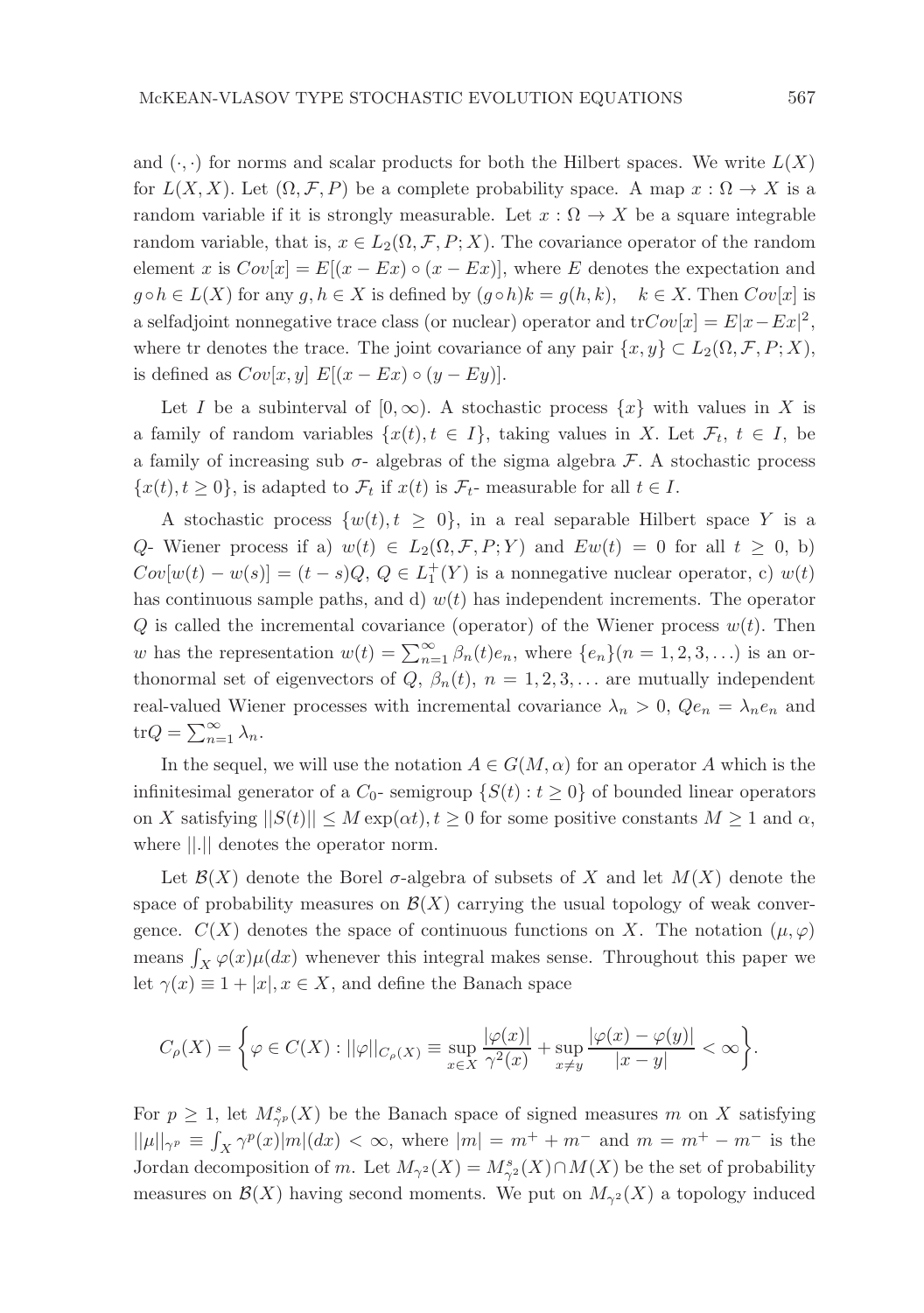by the following metric:

$$
\rho(u, v) = \sup \{ (\varphi, \mu - \nu) : ||\varphi||_{\rho} = \sup_{x \in X} \frac{|\varphi(x)|}{\gamma^2(x)} + \sup_{x \neq y} \frac{|\varphi(x) - \varphi(y)|}{|x - y|} \leq 1 \}.
$$

Then  $(M_{\gamma^2}(X), \rho)$  forms a complete metric space. We denote by  $C([0,T],(M_{\gamma^2}(X),\rho))$  the complete metric space of continuous functions from  $[0,T]$ to  $(M_{\gamma^2}(X), \rho)$  with the metric:

$$
D_T(\mu, \nu) = \sup_{t \in [0,T]} \rho(\mu(t), \nu(t)), \text{ for } \mu, \nu \in C([0,T], (M_{\gamma^2}(X), \rho)).
$$

Let  $C([0,T];L_2(\Omega;X))$   $(0 < T < \infty)$  be the Banach space of continuous maps from [0, T] into  $L_2(\Omega; X)$  satisfying the condition  $\sup_{t \in [0,T]} E|x(t)|^2 < \infty$ . Let  $\Lambda_2$  be the closed subspace of  $C([0, T]; L_2(\Omega; X))$  consisting of measurable and  $\mathcal{F}_t$ -adapted processes  $x = \{x(t) : t \in [0, T]\}\.$  Then,  $\Lambda_2$  is a Banach space with the norm topology given by  $||x||_{\Lambda_2} = (\sup_{t \in [0,T]} E |x(t)|^2)^{1/2}$ .

From now on all stochastic processes considered in this paper are assumed to be based on the complete filtered probability space  $(\Omega, \mathcal{F}, \{F_t\}_{t>0}, P)$ .

Let us define a mild solution concept.

**Definition 1.** A stochastic process  $x : [0, T] \rightarrow X$  defined on the probability space  $(\Omega, \mathcal{F}, P)$  is called a mild solution of the system  $(1)-(2)$ , or simply equation  $(1)$  if

- i) x is jointly measurable and  $\mathcal{F}_{t}$  adapted and its restriction to the interval  $[0, T]$ satisfes  $\int_0^T |x(t)|^2 dt < \infty$ ,  $P - a.s.$ , and
- ii)  $x(t)$  satisfies the integral equation

$$
x(t) = S(t)x_0 + \int_0^t S(t-s)f(x(s), \mu(s))ds
$$
  
+ 
$$
\int_0^t S(t-s)g(x(s))dw(s), \quad t \in [0, T], \quad P-a.s..
$$

The second integral in the last equality is defined in the sense of Itô. For the definition and properties of these integrals, we refer to Ichikawa [9], Da Prato and Zabczyk [2] and Govindan [8].

## 3. TROTTER-KATO APPROXIMATIONS

In this section, we shall establish the Trotter-Kato approximation results. But, first, we state a result concerning the existence and uniqueness of a mild solution of the system  $(1)-(2)$ .

For this we introduce the following assumptions:

# Hypothesis (H1)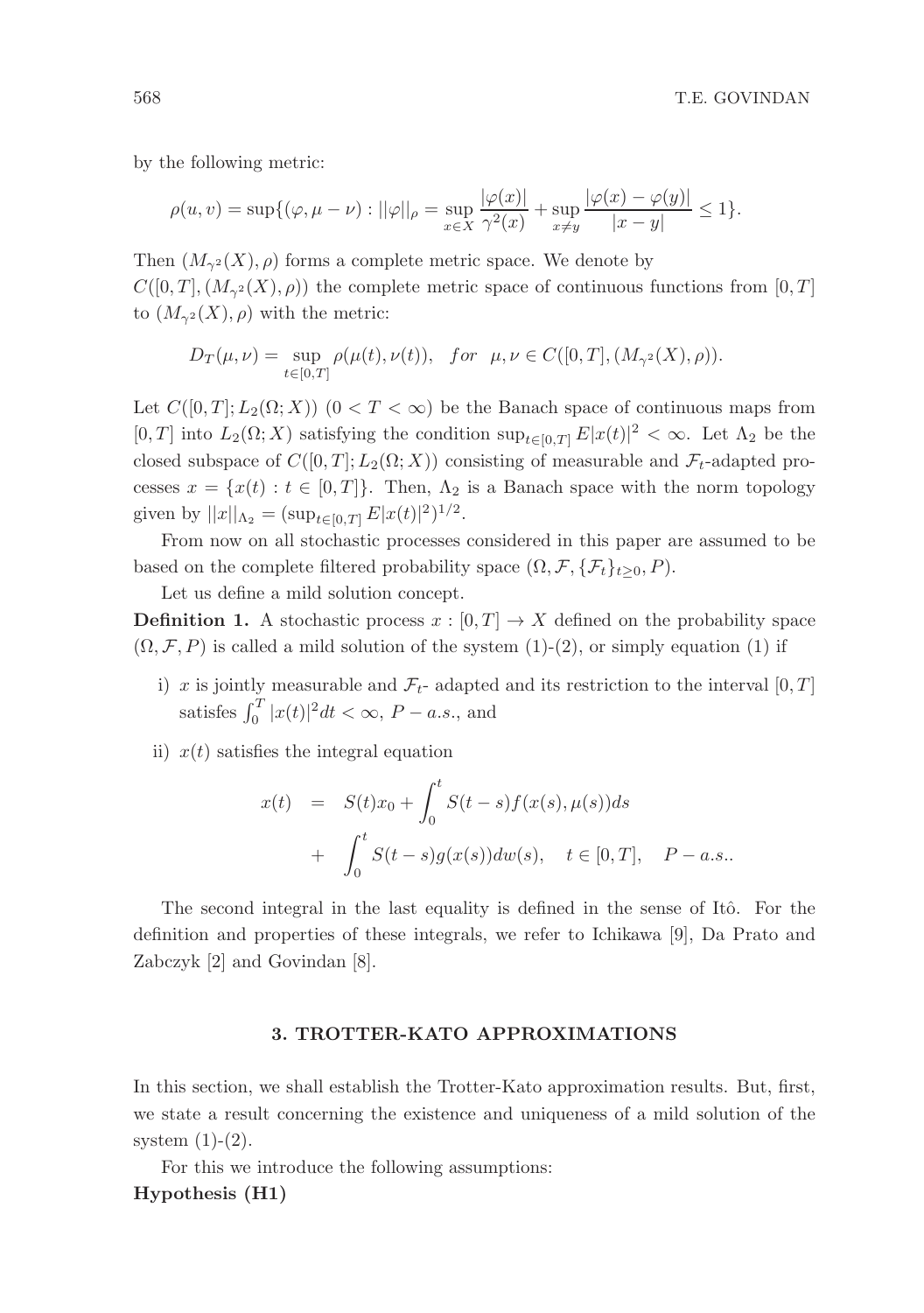- (i)  $A \in G(M, \alpha)$ , and
- (ii) For  $p \ge 2$ ,  $f : X \times (M_{\gamma^2}(X), \rho) \to X$  and  $q : X \to L(Y, X)$  satisfy the following Lipschitz and linear growth conditions:

$$
|f(x, \mu) - f(y, \nu)| \le L_1(|x - y| + \rho(\mu, \nu)),
$$
  
\n
$$
|g(x) - g(y)| \le L_2|x - y|,
$$
  
\n
$$
|f(x, \mu)|^p \le L_3(1 + |x|^p + ||\mu||^p_{\gamma}),
$$
  
\n
$$
|g(x)|^p \le L_4(1 + |x|^p),
$$

for all  $x, y \in X$  and  $\mu, \nu \in M_{\gamma^2}(X)$ , where  $L_i, i = 1, 2, 3, 4$  are positive constants.

**Theorem 1.** Suppose that the Hypothesis (H1) hold. Then, for every  $\mathcal{F}_0$ - measurable X- valued random variable  $x_0 \in L_2(\Omega, X)$ ,

- (a) The system (1)-(2) has a unique mild solution  $x = \{x(t), t \in [0, T]\}\$ in  $\Lambda_2$  with the associated probability distribution  $\mu = {\mu(t) = L(x(t)), t \in [0, T]}$  belonging to  $C([0, T], (M_{\gamma^2}(X), \rho)).$
- (b) For any  $p \ge 1$  and  $\mathcal{F}_0$  measurable  $x_0 \in L_{2p}(\Omega, X)$ , we have

$$
\sup_{t \in [0,T]} E|x(t)|^{2p} \le k_{p,T} (1 + E|x_0|^{2p}),
$$

where  $k_{p,T}$  is a positive constant.

Proof. See Govindan and Ahmed [5].

Consider the family of stochastic evolution equations

$$
dx_n(t) = [A_n x_n(t) + f(x_n(t), \mu_n(t))]dt + g(x_n(t))dw(t), \quad t > 0,
$$
 (3)

$$
x_n(0) = x_0,\tag{4}
$$

where  $A_n$ ,  $n = 1, 2, 3,...$ , is the infinitesimal generator of a strongly continuous semigroup  $\{S_n(t): t \geq 0\}$  of bounded linear operators on X.

For each  $n = 1, 2, 3, \dots$ , by Theorem 1 (a), the system (3)-(4) has a unique mild solution  $x_n \in C([0,T], L_2(\Omega, X))$ . Hence,  $x_n(t)$  satisfies the stochastic integral equation

$$
x_n(t) = S_n(t)x_0 + \int_0^t S_n(t-s)f(x_n(s), \mu_n(s))ds
$$
  
+ 
$$
\int_0^t S_n(t-s)g(x_n(s))dw(s), \quad t \in [0, T], \quad P-a.s..
$$

We now make the following assumptions: Hypothesis (H2)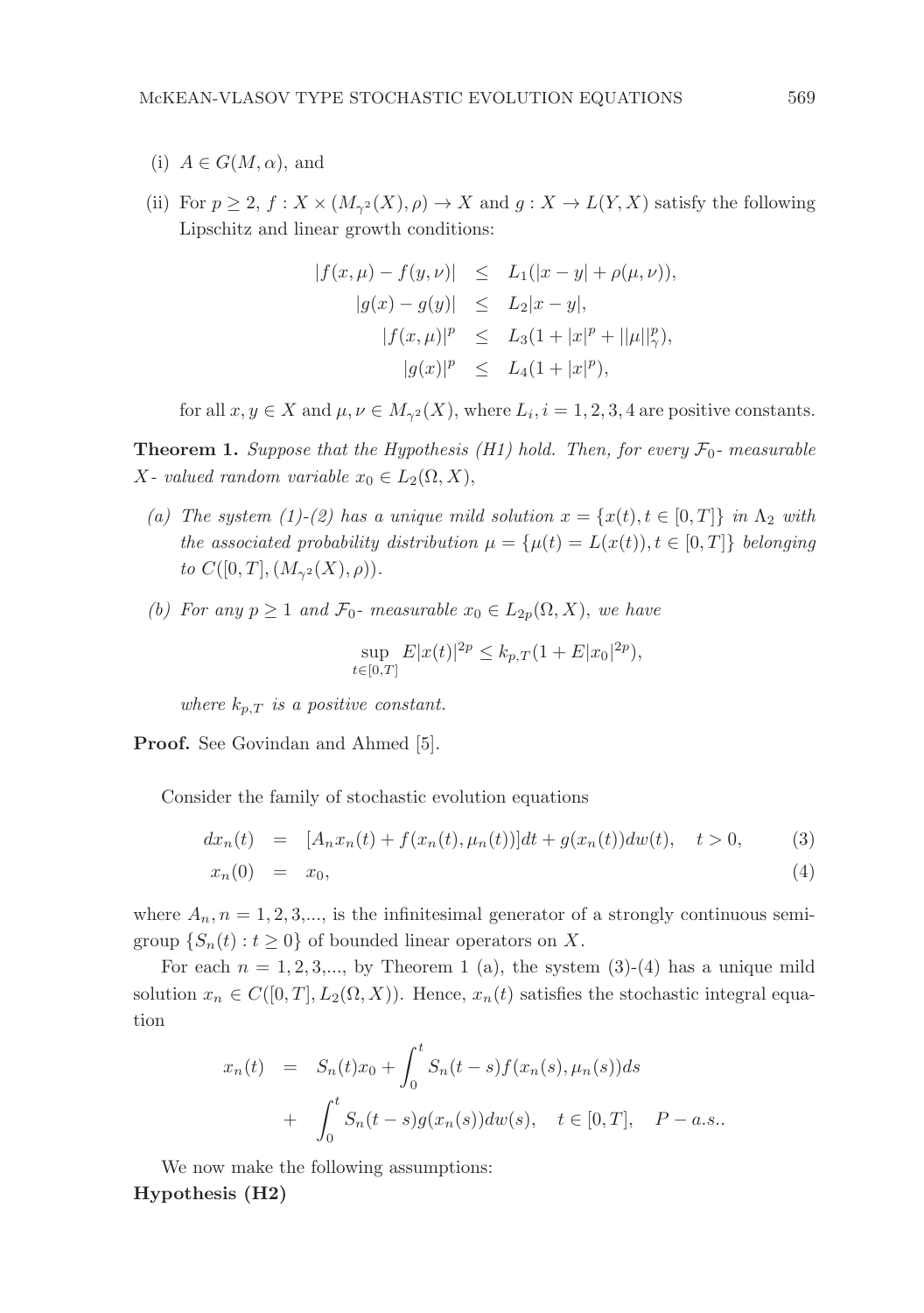- i) Let  $A_n \in G(M, \alpha)$  for each  $n = 1, 2, 3, \dots$
- ii) As  $n \to \infty$ ,  $A_n x \to Ax$  for every  $x \in D$ , where D is a dense subset of X, and
- iii) There exists a  $\gamma$  with Re  $\gamma > \alpha$  for which  $(\gamma I A)D$  is dense in X, then the closure  $\overline{A}$  of A is in  $G(M, \alpha)$ .

A somewhat different consequence of the Trotter-Kato theorem is the following. **Theorem 2.** (Pazy [12, Theorem 4.5, p. 88]) Let the Hypothesis (H2) hold. If  $S_n(t)$ and  $S(t)$  are the  $C_0$ - semigroups generated by  $A_n$  and  $\overline{A}$ , respectively, then

$$
\lim_{n \to \infty} S_n(t)x = S(t)x, \qquad x \in X,
$$
\n(5)

for all  $t \geq 0$ , and the limit in (5) is uniform in t for t in bounded intervals. **Theorem 3.** Suppose that the Hypotheses (H1) and (H2) are satisfied. Let  $x(t)$  and

 $x_n(t)$  be the mild solutions of equations (1) and (3), respectively. Then, for each  $T > 0$ ,

$$
\sup_{0 \le t \le T} E|x_n(t) - x(t)|^2 \to 0 \quad as \quad n \to \infty.
$$

Proof. Considering the difference

$$
x_n(t) - x(t) = [S_n(t) - S(t)]x_0
$$
  
+ 
$$
\int_0^t [S_n(t - s)f(x_n(s), \mu_n(s)) - S(t - s)f(x(s), \mu(s))]ds
$$
  
+ 
$$
\int_0^t [S_n(t - s)g(x_n(s)) - S(t - s)g(x(s))]dw(s), \quad P - a.s.,
$$

for  $t \in [0, T]$ , we obtain

$$
|x_n(t) - x(t)|^2 \le 5 \left\{ |S_n(t)x_0 - S(t)x_0|^2 + \left| \int_0^t S_n(t-s) [f(x_n(s), \mu_n(s)) - f(x(s), \mu(s))] ds \right|^2 + \left| \int_0^t [S_n(t-s) - S(t-s)] f(x(s), \mu(s)) ds \right|^2 + \left| \int_0^t S_n(t-s) [g(x_n(s)) - g(x(s))] dw(s) \right|^2 + \left| \int_0^t [S_n(t-s) - S(t-s)] g(x(s)) dw(s) \right|^2 \right\}, \quad P - a.s., \quad (6)
$$

for  $t \in [0, T]$ .

We shall now estimate each term on the RHS of (6):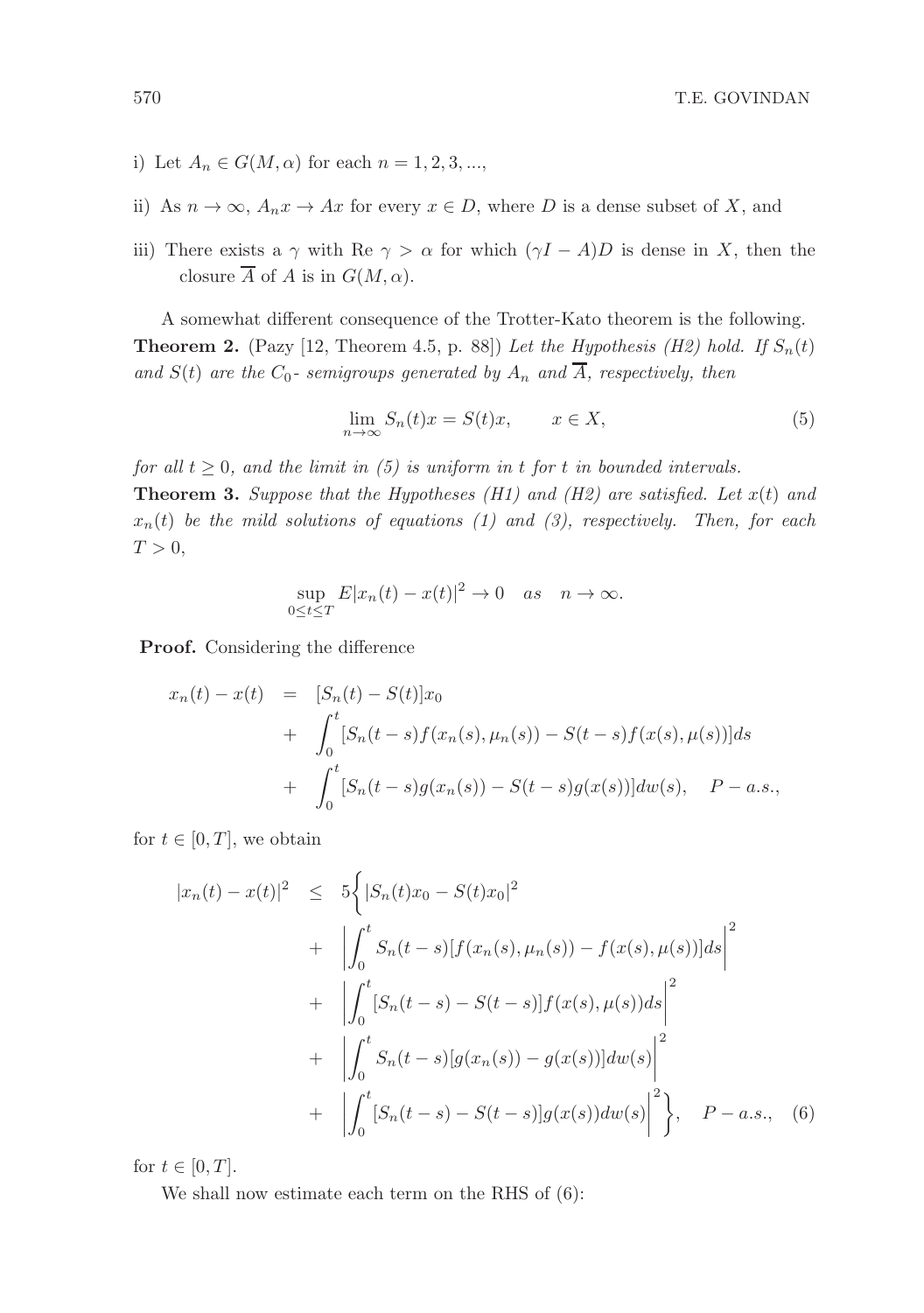Since  $A_n \in G(M, \alpha)$  for each  $n = 1, 2, 3, \dots$ , and  $\overline{A} \in G(M, \alpha)$ ,

 $E|[S_n(t) - S(t)]x_0] \leq 2M \exp(\alpha t)E|x_0|$ , uniformly in n and  $t \in [0,T]$ , where  $\{S(t) :$  $t \geq 0$  is the  $C_0$ - semigroup generated by  $\overline{A}$ . Therefore, by Theorem 2, we have

$$
\sup_{0 \le t \le T} E|S_n(t)x_0 - S(t)x_0|^2 \to 0 \quad \text{as} \quad n \to \infty,
$$
\n<sup>(7)</sup>

for all  $t \geq 0$ ,  $x_0 \in X$ , and the limit in (7) is uniform in t for t in bounded intervals. By Hypothesis (H1),

$$
\sup_{0 \le s \le t} E \left| \int_{0}^{s} S_{n}(s-r) [f(x_{n}(r), \mu_{n}(r)) - f(x(r), \mu(r))] dr \right|^{2}
$$
\n
$$
\le T \int_{0}^{t} ||S_{n}(t-r)||^{2} E |f(x_{n}(r), \mu_{n}(r)) - f(x(r), \mu(r))|^{2} dr
$$
\n
$$
\le TL_{1}^{2} M^{2} \exp(2\alpha T) \int_{0}^{t} [E |x_{n}(s) - x(s)|^{2} + \rho^{2}(\mu_{n}(s), \mu(s))] ds
$$
\n
$$
\le 2TL_{1}^{2} M^{2} \exp(2\alpha T) \int_{0}^{t} E |x_{n}(s) - x(s)|^{2} ds,
$$
\n(8)

where  $\rho^2(\mu_n(s), \mu(s)) \leq E |x_n(s) - x(s)|^2$  has been used.

Next, by Proposition 1.9 from Ichikawa [9], we have

$$
\sup_{0 \le s \le t} E \left| \int_0^s S_n(s-r) [g(x_n(r)) - g(x(r))] dw(r) \right|^2
$$
  
\n
$$
\le \text{tr} Q \int_0^t ||S_n(t-r)||^2 E |g(x_n(r)) - g(x(r))|^2 dr
$$
  
\n
$$
\le \text{tr} Q L_2^2 M^2 \exp(2\alpha T) \int_0^t E |x_n(s) - x(s)|^2 ds. \tag{9}
$$

Using the estimates  $(7)-(9)$ , inequality  $(6)$  reduces to

$$
\sup_{0 \le s \le t} E|x_n(s) - x(s)|^2 \le \beta(n, T)
$$
  
+  $5M^2 \exp(2\alpha T)(2TL_1^2 + trQL_2^2) \int_0^t E|x_n(s) - x(s)|^2 ds,$ 

where

$$
\beta(n,T) = 5 \sup_{0 \le s \le t} E|S_n(t)x_0 - S(t)x_0|^2 \n+ 5 \sup_{0 \le s \le t} E\left|\int_0^s [S_n(s-r) - S(t-r)]f(x(r), \mu(r))dr\right|^2 \n+ 5 \sup_{0 \le s \le t} E\left|\int_0^s [S_n(s-r) - S(t-r)]g(x(r))dw(r)\right|^2.
$$
\n(10)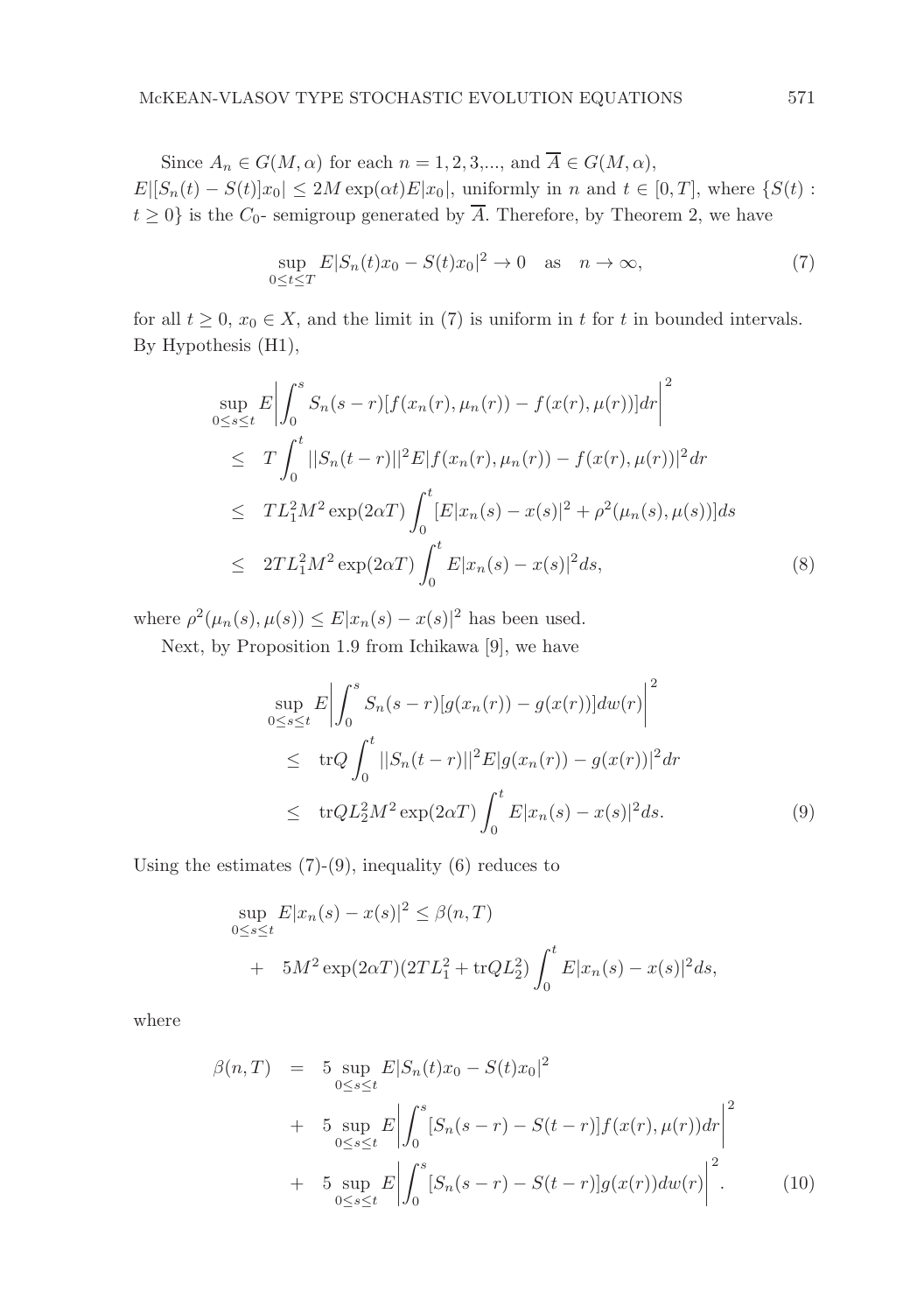An application of Bellman-Gronwall's lemma yields

$$
\sup_{0 \le s \le t} E|x_n(s) - x(s)|^2 \le \beta(n, T) \exp\{5M^2 \exp(2\alpha T)(2TL_1^2 + \text{tr}QL_2^2)t\}, \quad t \in [0, T].
$$

The first term on the RHS of (10) tends to zero as  $n \to \infty$  by (7). By Hypothesis (H1) and Theorem 1 (b), we now have

$$
\sup_{0 \le s \le t} E \left| \int_0^s [S_n(s-r) - S(t-r)] f(x(r), \mu(r)) dr \right|^2
$$
  
\n
$$
\le T \int_0^t ||S_n(t-r) - S(t-r)||^2 E |f(x(r), \mu(r))|^2 dr
$$
  
\n
$$
\le TL_3 \int_0^t ||S_n(t-r) - S(t-r)||^2 (1 + E |x(r)|^2 + ||\mu(r)||^2_\gamma ) dr
$$
  
\n
$$
\le 2TL_3 M^2 \exp(2\alpha T)(1 + ||\mu||^2_\gamma + k_{p,T}(1 + E |x_0|^2)) < \infty.
$$

Hence, the second term of (10) also tends to zero in view of (7) together with the Lebesgue's dominated convergence theorem. Regarding the third term, note that

$$
\sup_{0 \le s \le t} E \left| \int_0^s [S_n(s-r) - S(t-r)] g(x(r)) dw(r) \right|^2
$$
  
 
$$
\le 2 \text{tr} Q L_4 M^2 \exp(2\alpha T) (1 + k_{p,T} (1 + E |x_0|^2)) < \infty.
$$

Finally, by Lebesgue's dominated convergence theorem, this term also tends to zero. Thus  $\beta(n,T) \to 0$  as  $n \to \infty$ . This completes the proof.

**Corollary 1.** The sequence of probability laws  $\{\mu_n\}_{n=1}^{\infty}$  corresponding to mild solutions  $\{x_n\}_{n=1}^{\infty}$  of equation (3) converges to the probability law  $\mu$  of mild solutions x of equation (1) in  $C([0,T],(M_{\lambda^2}(H),\rho))$  as  $n\to\infty$ .

Proof. This follows from the fact that

$$
D_T(\mu_n, \mu) = \sup_{t \in [0,T]} \rho(\mu_n(t), \mu(t)) \le \sup_{t \in [0,T]} \sqrt{E|x_n(t) - x(t)|^2}.
$$

Let us next consider the zeroth-order approximations, that is, approximating a stochastic evolution equation by a deterministic evolution equation.

Consider the stochastic evolution equation

$$
dx_{\varepsilon}(t) = [A_{\varepsilon}x_{\varepsilon}(t) + f(x_{\varepsilon}(t), \mu_{\varepsilon}(t))]dt + \varepsilon g(x_{\varepsilon}(t))dw(t), \quad t \in [0, T], \quad (11)
$$

$$
x_{\varepsilon}(0) = x_0 \in D(A_{\varepsilon}), \tag{12}
$$

where  $A_{\varepsilon}(\varepsilon > 0)$  is the infinitesimal generator of a strongly continuous semigroup  $\{S_{\varepsilon}(t): t \geq 0\}$  of bounded linear operators on X, along with the deterministic evolution equation

$$
\frac{d}{dt}\overline{x}(t) = A\overline{x}(t) + f(\overline{x}(t), \overline{\mu}(s)), \quad t \in [0, T],
$$
\n(13)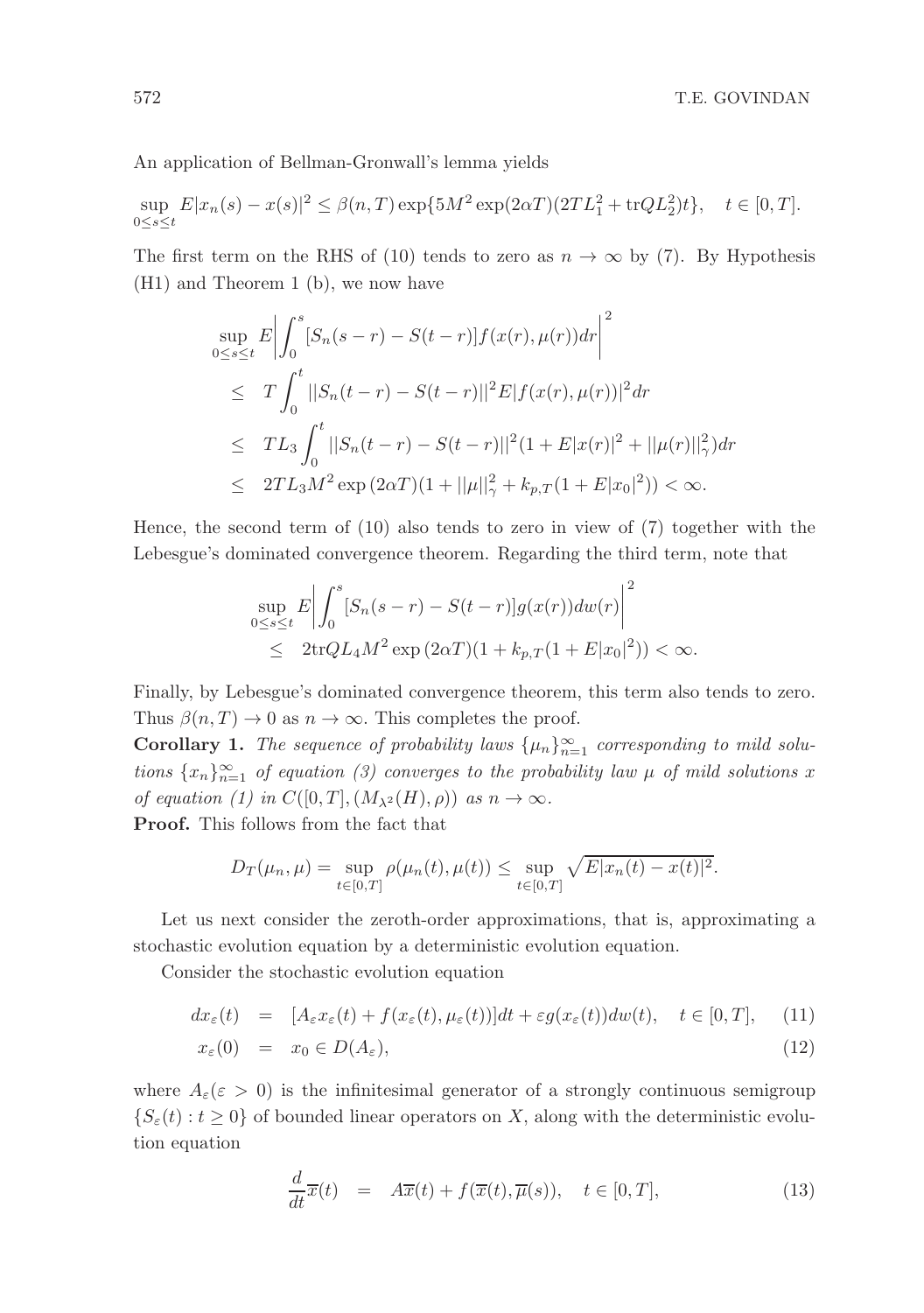$$
\overline{x}(0) = x_0 \in D(A). \tag{14}
$$

The mild solutions of equation (11) and (13) are

$$
x_{\varepsilon}(t) = S_{\varepsilon}(t)x_0 + \int_0^t S_{\varepsilon}(t-s)f(x_{\varepsilon}(s), \mu_{\varepsilon}(s))ds
$$
  
+ 
$$
\varepsilon \int_0^t S_{\varepsilon}(t-s)g(x_{\varepsilon}(s))dw(s), \quad P - a.s.,
$$
 (15)

for  $t \in [0, T]$ , and

$$
\overline{x}(t) = S(t)x_0 + \int_0^t S(t-s)f(\overline{x}(s), \overline{\mu}(s))ds, \quad t \in [0, T],
$$
\n(16)

respectively. For each  $\varepsilon > 0$ , one can show by Theorem 1 (a) that equation (11) has a unique mild solution  $x_{\varepsilon} \in C([0,T];L_2(\Omega,X))$ , given by (15); and equation (13) also has a unique mild solution given by (16) when  $g \equiv 0$  as a special case.

We now make the following assumptions to consider the next result, see Kannan and Bharucha-Reid [10]:

# Hypothesis (H3)

Let  $A, A_{\varepsilon} \in G(M, \alpha)(\varepsilon > 0)$  with  $D_{A_{\varepsilon}} = D(A)(\varepsilon > 0)$ ; and  $S_{\varepsilon}(t) \to S(t)$  as  $\varepsilon \downarrow 0$ , uniformly in  $t \in [0, T]$  for each  $T > 0$ .

In the following result, we shall estimate the error in the approximation. The proof follows mimicking some arguments from Theorem 3.

**Theorem 4.** Suppose that the Hypotheses (H1) and (H3) hold. Let  $x_{\varepsilon}(t)$  and  $\overline{x}(t)$  be the mild solutions given by  $(15)$  and  $(16)$ , respectively. Then

$$
E|x_{\varepsilon}(t)-\overline{x}(t)|^2 \leq \varphi(\varepsilon)\phi(t),
$$

where  $\phi(t)$  is a positive exponentially increasing function and  $\varphi(\varepsilon)$  is a positive function decreasing monotonically to zero as  $\varepsilon \downarrow 0$ .

Proof. Consider

$$
x_{\varepsilon}(t) - \overline{x}(t) = [S_{\varepsilon}(t) - S(t)]x_0
$$
  
+ 
$$
\int_0^t S_{\varepsilon}(t-s)[f(x_{\varepsilon}(s), \mu_{\varepsilon}(s)) - f(\overline{x}(s), \overline{\mu}(s))]ds
$$
  
+ 
$$
\int_0^t [S_{\varepsilon}(t-s) - S(t-s)]f(\overline{x}(s), \overline{\mu}(s))ds
$$
  
+ 
$$
\varepsilon \int_0^t S_{\varepsilon}(t-s)g(x_{\varepsilon}(s))dw(s), \quad P - a.s.,
$$
 (17)

for  $t \in [0, T]$ .

We now estimate each term on the RHS of (17):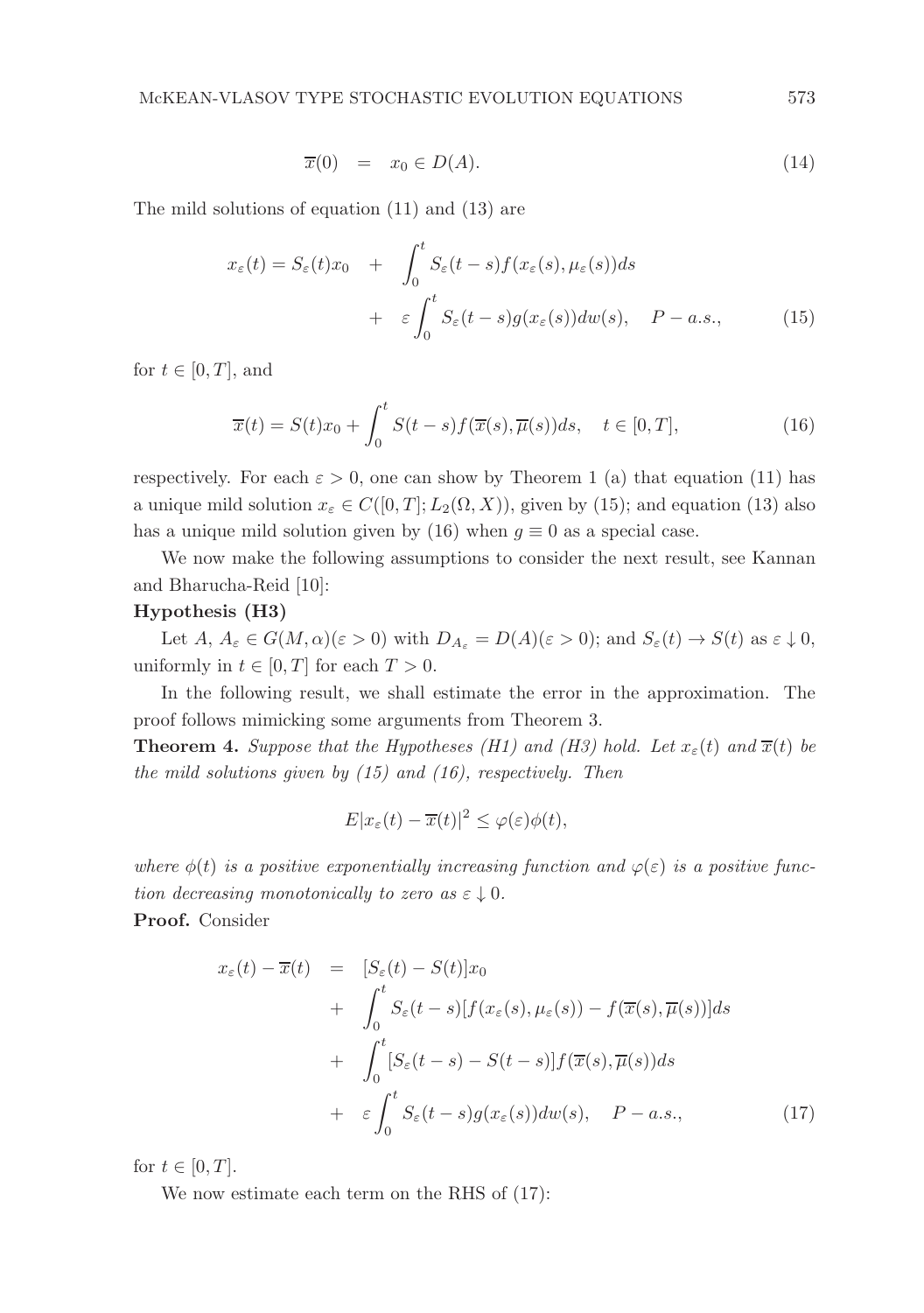Since  $S_{\varepsilon}(t) \to S(t)$  as  $\varepsilon \downarrow 0$ , uniformly in  $t \in [0, T]$ , there exists an  $\varepsilon_1 > 0$  and some constant  $K_1 > 0$  such that  $E|S_{\varepsilon}(t)x_0 - S(t)x_0|^2 \le K_1a_1(\varepsilon)$ , for all  $t \in [0, T]$ , where  $0 < a_1(\varepsilon) \downarrow 0$  as  $\varepsilon_1 > \varepsilon \downarrow 0$ .

From the proof of Theorem 3, we have

$$
E\left|\int_{0}^{t} S_{\varepsilon}(t-s)[f(x_{\varepsilon}(s), \mu_{\varepsilon}(s)) - f(\overline{x}(s), \overline{\mu}(s))]ds\right|^{2}
$$
  
\n
$$
\leq TL_{1}^{2}M^{2} \exp(2\alpha T) \int_{0}^{t} [E|x_{\varepsilon}(s) - \overline{x}(s)|^{2} + \rho^{2}(x_{\varepsilon}(s), \overline{x}(s))]ds
$$
  
\n
$$
\leq 2TL_{1}^{2}M^{2} \exp(2\alpha T) \int_{0}^{t} E|x_{\varepsilon}(s) - \overline{x}(s)|^{2}ds.
$$

Next, proceeeding as before,

$$
E\left|\int_0^t [S_\varepsilon(t-s)-S(t-s)]f(\overline{x}(s),\overline{\mu}(s))ds\right|^2\leq 2TL_3M^2\exp(2\alpha T)(1+||\overline{\mu}||^2_\gamma+k_{p,T}(1+E|x_0|^2))<\infty.
$$

Therefore, by the Lebesgue's dominated convergence theorem

$$
E\bigg|\int_0^t [S_{\varepsilon}(t-s)-S(t-s)]f(\overline{x}(s),\overline{\mu}(s))ds\bigg|^2\to 0 \quad \text{as} \quad \varepsilon\downarrow 0.
$$

Hence, there exist an  $\varepsilon_2 > 0$  and  $K_2 > 0$  such that

$$
E\bigg|\int_0^t [S_{\varepsilon}(t-s)-S(t-s)]f(\overline{x}(s),\overline{\mu}(s))ds\bigg|^2 < K_2a_2(\varepsilon),
$$

uniformly for  $t \in [0, T]$ , where  $0 < a_2(\varepsilon) \downarrow 0$  as  $\varepsilon_2 > \varepsilon \downarrow 0$ .

Finally, consider the stochastic integral term:

$$
\varepsilon \int_0^t S_{\varepsilon}(t-s)g(x_{\varepsilon}(s))dw(s) = \varepsilon \int_0^t S_{\varepsilon}(t-s)[g(x_{\varepsilon}(s)) - g(\overline{x}(s))]dw(s)
$$
  
+ 
$$
\varepsilon \int_0^t S_{\varepsilon}(t-s)g(\overline{x}(s))dw(s)
$$
  
=  $J_1 + J_2$ , say.

Using proposition 1.9 from Ichikawa [9], we have

$$
E|J_1|^2 \le \varepsilon \text{tr} Q L_2^2 M^2 \exp(2\alpha T) \int_0^t E|x_{\varepsilon}(s) - \overline{x}(s)|^2 ds,
$$

and

$$
E|J_2|^2 \le \varepsilon \text{tr} Q L_4 M^2 \exp(2\alpha T)(1 + k_{p,T}(1 + E|x_0|^2)).
$$

Hence, there exists an  $\varepsilon_3 > 0$  and some constant  $K_3 > 0$  such that  $E|J_2|^2 \le K_3 a_3(\varepsilon)$ , where  $0 < a_3(\varepsilon) \downarrow 0$  as  $\varepsilon_3 > \varepsilon \downarrow 0$ .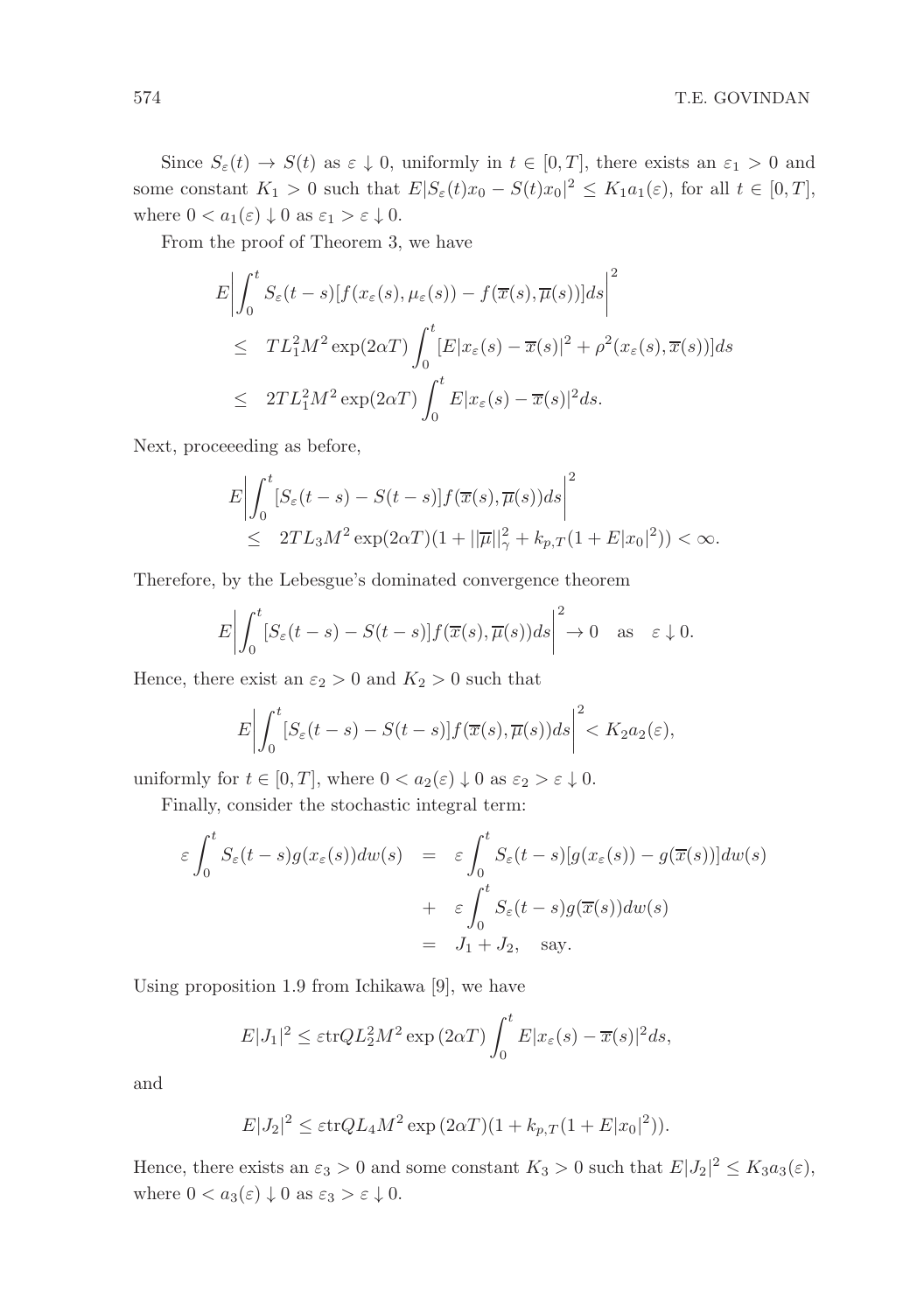Set  $\varphi(\varepsilon) = 5\{K_1a_1(\varepsilon) + K_2a_2(\varepsilon) + K_3a_3(\varepsilon)\}\$ for  $0 < \varepsilon < \varepsilon_0$ , where  $\varepsilon_0 < \min\{\varepsilon_i, i =$ 1, 2, 3}. Consequently, for  $\varepsilon_0 > \varepsilon > 0$ ,

$$
E|x_{\varepsilon}(t) - \overline{x}(t)|^2 \le \varphi(\varepsilon) + 5M^2 \exp(2\alpha T)(2TL_1^2 + \varepsilon L_2^2 \text{tr}Q)
$$

$$
\times \int_0^t E|x_{\varepsilon}(s) - \overline{x}(s)|^2 ds.
$$

Invoking Bellman-Gronwall's lemma, one obtains

$$
E|x_{\varepsilon}(t) - \overline{x}(t)|^2 \le \varphi(\varepsilon)\phi(t), \quad t \in [0, T],
$$

where  $\phi(t) = \exp\{5M^2 \exp(2\alpha T)(2TL_1^2 + \varepsilon L_2^2 \text{tr}Q)t\}.$ 

## 4. DEPENDENCE OF THE EQUATION ON A PARAMETER

In this section, as an application of the results in Section 3, we consider a classical limit theorem on the dependence of the stochastic evolution equation (1) on a parameter. For this, we shall follow Gikhman and Skorokhod [3, pp. 50-54].

Consider the family of stochastic evolution equations

$$
dx_n(t) = [A_n x_n(t) + f_n(x_n(t), \mu_n(t))]dt + g_n(x_n(t))dw(t), \quad t \in [0, T], \quad (18)
$$
  

$$
x_n(0) = x_0,
$$
 (19)

where  $A_n$ ,  $n = 1, 2, 3,...$  is the infinitesimal generator of a strongly continuous semigroup  $\{S_n(t): t \geq 0\}$  of bounded linear operators on X.

Let  $A_n, f_n(x, \mu)$  and  $g_n(x)$  satisfy the conditions of Theorem 1 (a) for  $n = 1, 2, 3,...$ with the same constants  $L_i$ ,  $i = 1, 2, 3, 4$ . Then equation (18) for each  $n = 1, 2, 3,...$  has a unique mild solution  $x_n \in C([0, T]; L_2(\Omega, X))$ . Hence,  $x_n(t)$  satisfies the stochastic integral equation

$$
x_n(t) = S_n(t)x_0 + \int_0^t S_n(t-s) f_n(x_n(s), \mu_n(t)) ds
$$
  
+ 
$$
\int_0^t S_n(t-s) g_n(x_n(s)) dw(s), \quad t \in [0, T], \quad P-a.s..
$$

We now make the following further assumptions to consider our main result of the section, see Gikhman and Skorokhod [3, p. 52].

#### Hypothesis (H4)

For each  $N > 0$ ,

$$
\sup_{|x| \le N} |f_n(x, \mu) - f(x, \mu)| \to 0 \quad \text{and} \quad \sup_{|x| \le N} |g_n(x) - g(x)| \to 0
$$

as  $n \to \infty$ , uniformly in  $\mu$  for each  $t \in [0, T]$ .

**Theorem 5.** Suppose that the hypotheses (H1), (H2) and (H4) hold. Let  $x_n(t)$  and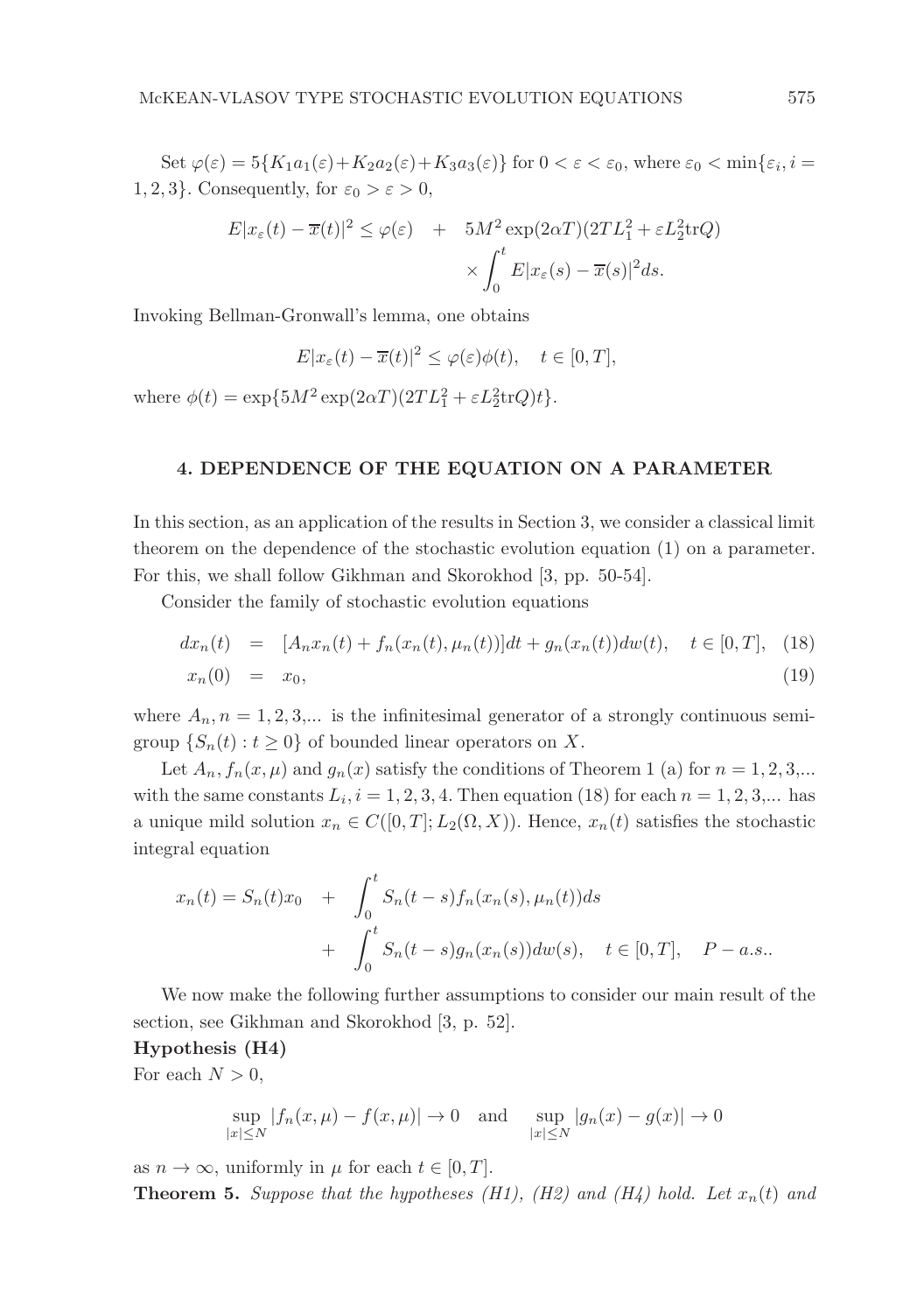$x(t)$  be the mild solutions of equations (18) and (1), respectively. Then, for each  $T > 0$ ,

$$
\sup_{0 \le t \le T} E|x_n(t) - x(t)|^2 \to 0 \quad as \quad n \to \infty.
$$

Proof. Consider

$$
x_n(t) - x(t) = \psi(t) + \int_0^t S_n(t-s)[f_n(x_n(s), \mu_n(s)) - f_n(x(s), \mu(s))]ds
$$
  
+ 
$$
\int_0^t S_n(t-s)[g_n(x_n(s)) - g_n(x(s))]dw(s), \quad P - a.s.,
$$

 $t \in [0, T]$ , where

$$
\psi(t) = [S_n(t) - S(t)]x_0 + \int_0^t S_n(t-s)[f_n(x(s), \mu(s)) - f(x(s), \mu(s))]ds \n+ \int_0^t [S_n(t-s) - S(t-s)]f(x(s), \mu(s))ds \n+ \int_0^t S_n(t-s)[g_n(x(s)) - g(x(s))]dw(s) \n+ \int_0^t [S_n(t-s) - S(t-s)]g(x(s))dw(s).
$$
\n(20)

By Hypothesis (H2) and Proposition 1.9 from Ichikawa [9], we get

$$
E|x_n(t) - x(t)|^2 \le 3 \Big\{ E|\psi(t)|^2
$$
  
+  $M^2 \exp(2\alpha T)TL_1^2 \int_0^t [E|x_n(s) - x(s)|^2 + \rho^2(\mu_n(s), \mu(s))]ds$   
+  $M^2 \exp(2\alpha T) \text{tr}QL_2^2 \int_0^t E|x_n(s) - x(s)|^2 ds \Big\}$   
 $\le 3E|\psi(t)|^2 + L \int_0^t E|x_n(s) - x(s)|^2 ds,$ 

where  $L = 3M^2 \exp(2\alpha T)(2TL_1^2 + \text{tr}QL_2^2)$ . Hence, by Lemma 1 from Gikhman and Skorokhod [3, p. 41], we get

$$
E|x_n(t) - x(t)|^2 \le 3E|\psi(t)|^2 + L\int_0^t e^{L(t-s)}E|\psi(t)|^2 ds.
$$

Hence, to prove the theorem, it is sufficient to show that  $\sup_{0 \le t \le T} E|\psi(t)|^2 \to 0$ . First,  $\sup_{0 \le t \le T} E|S_n(t)x_0 - S(t)x_0|^2 \to 0$  as  $n \to \infty$  as shown earlier in (7). To show that the remaining terms in (20) also go to zero, consider first

$$
E\left|\int_0^t S_n(t-s)[f_n(x(s),\mu(s))-f(x(s),\mu(s))]ds\right|^2
$$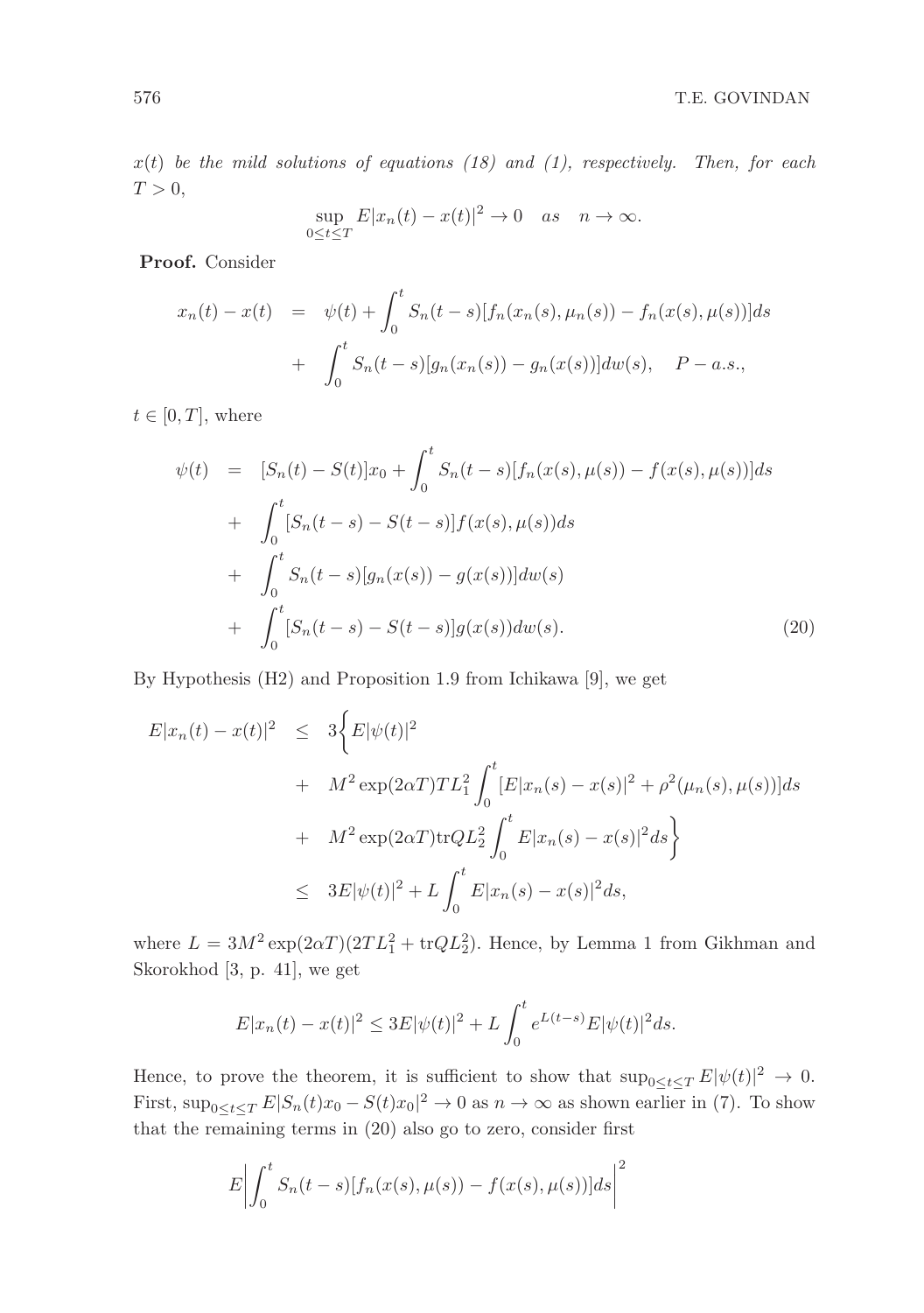$$
\leq 2TL_3M^2\exp(2\alpha T)(1+||\mu||^2_{\gamma}+k_{p,T}(1+E|x_0|^2))<\infty.
$$

Hence, by Hypothesis (H4) and the Lebesgue's dominated convergence theorem,

$$
\sup_{0\leq t\leq T} E\left|\int_0^t S_n(t-s)[f_n(x(s),\mu(s))-f(x(s),\mu(s))]ds\right|^2\to 0 \quad \text{as} \quad n\to\infty.
$$

By Hypotheses (H1), (H2), (7) and the dominated convergence theorem, it can be shown that

$$
\sup_{0\leq t\leq T} E\left|\int_0^t [S_n(t-s)-S(t-s)]f(x(s),\mu(s))ds\right|^2\to 0 \quad \text{as} \quad n\to\infty.
$$

Next, consider the stochastic integral term:

$$
E\left|\int_{0}^{t} S_n(t-s)[g_n(x(s)) - g(x(s))]dw(s)\right|^2
$$
  
 
$$
\leq 2\text{tr}QL_4M^2 \exp(2\alpha T)(1 + k_{p,T}(1 + E|x_0|^2)) < \infty,
$$

by Proposition 1.9 from Ichikawa [9] and the hypothesis. Hypothesis (H4) and Lebesgue's dominated convergence theorem again yield

$$
\sup_{0\leq t\leq T} E\left|\int_0^t S_n(t-s)[g_n(x(s))-g(x(s))]dw(s)\right|^2\to 0 \quad \text{as} \quad n\to\infty.
$$

Finally, by (7) and hypothesis, it can be shown as before that

$$
\sup_{0\leq t\leq T} E\left|\int_0^t [S_n(t-s)-S(t-s)]g(x(s))dw(s)\right|^2\to 0 \quad \text{as} \quad n\to\infty.
$$

This completes the proof.

Corollary 2. Assume that the coefficients in equation (18) depend on a parameter  $\theta$ which varies through some set of numbers  $G_1$ :

$$
dx_{\theta}(t) = [A_{\theta}x_{\theta}(t) + f_{\theta}(x_{\theta}(t), \mu_{\theta}(t))]dt + g_{\theta}(x_{\theta}(t))dw(t), \quad t \in [0, T], \quad (21)
$$

$$
x_{\theta}(0) = x_0, \tag{22}
$$

where  $A_{\theta}$  is the infinitesimal generator of a strongly continuous semigroup  $\{S_{\theta}(t):$  $t \geq 0$  of bounded linear operators on X. Assume further that for each  $N > 0$ ,

$$
\sup_{|x| \le N} |f_{\theta}(x,\mu) - f_{\theta_0}(x,\mu)| \to 0 \quad \text{and} \quad \sup_{|x| \le N} |g_{\theta}(x) - g_{\theta_0}(x)| \to 0 \quad \text{as} \quad \theta \to \theta_0,
$$

uniformly in  $\mu$ . Furthermore, let  $A_{\theta}$ ,  $A_{\theta_0} \in G(M, \alpha)$ ,  $\theta \in G_1$  with  $D(A_{\theta}) = D(A_{\theta_0})$ and  $S_{\theta}(t) \rightarrow S_{\theta_0}(t)$  as  $\theta \rightarrow \theta_0$ , uniformly in  $t \in [0,T]$  for each  $T > 0$ . Lastly, let  $A_{\theta}$ ,  $f_{\theta}(t, x)$  and  $g_{\theta}(t, x)$  for each  $\theta$  satisfy the hypothesis of Theorem 1 with the same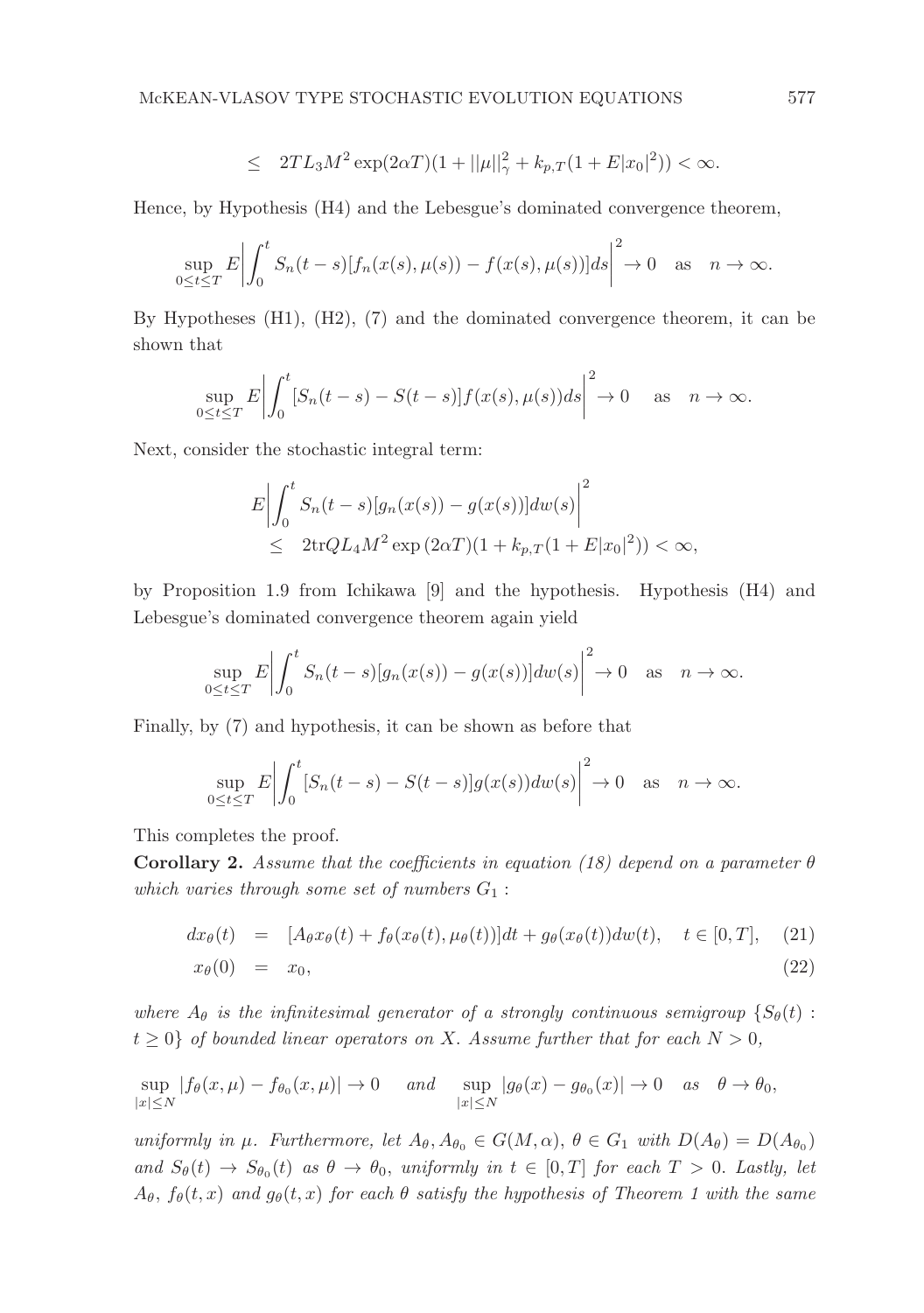constants  $L_i$ ,  $i = 1, 2, 3, 4$ . Then equation (21) has a unique mild solution  $x_{\theta}(t)$  and satisfies for each  $T > 0$ :

$$
\sup_{0\leq t\leq T} E|x_{\theta}(t)-x_{\theta_0}(t)|^2\to 0 \quad as \quad \theta\to \theta_0.
$$

Proof. The proof follows immediately from an application of Theorem 5 to the sequence  $\{x_{\theta_n}(t)\}\$ , where  $\theta_n \to \theta$ .

## 5. AN EXAMPLE

Consider the stochastic heat equation:

$$
dx(t, z) = \left[\frac{\partial^2}{\partial z^2}x(t, z) - \frac{x(t, z) + \mu(t)}{1 + |x(t, z)|}\right]dt + \frac{\sigma x(t, z)}{1 + |x(t, z)|}d\beta(t), \quad t \in [0, T], x_z(t, 0) = x_z(t, \pi) = 0, \quad x(0, z) = x_0(z),
$$
\n(23)

where  $\beta(t)$  is a real standard Wiener process and  $\sigma$  is a real number. Take  $Y = R$ , the real line. Define  $A: X \to X$ , where  $X = L^2[0, \pi]$  by  $A = \partial^2/\partial z^2$  with domain  $D(A) = \{x \in X | x, x' \text{ are absolutely continuous with } x', x'' \in X, x(0) = x(\pi) = 0\}.$ Then

$$
Ax = \sum_{n=1}^{\infty} n^2(x, x_n) x_n, \qquad x \in D(A),
$$

where  $x_n(z) = \sqrt{2/\pi} \sin nz$ ,  $n = 1, 2, 3, \dots$ , is the orthonormal set of eigenvectors of A. It is well known that A is the infinitesimal generator of a  $C_0$ - semigroup  $\{S(t): t \geq 0\}$ in  $X$ , and is given by (see Govindan [7] and the references therein)

$$
S(t)x = \sum_{n=1}^{\infty} \exp(-n^2 t)(x, x_n)x_n, \qquad x \in X,
$$

that satisfies  $||S(t)|| \le \exp(-\pi^2 t), t \ge 0$ , and hence is a contraction semigroup. Take

$$
f(x, \mu) = -\frac{x + \mu}{1 + |x|}, \quad g(x) = \frac{\sigma x}{1 + |x|}, \quad x \in X,
$$

and  $\mu \in C([0,T], (M_{\gamma^2}(X), \rho)).$  Hence equation (23) can be written in the abstract form as equation (1).

Define now  $A_\varepsilon(\varepsilon > 0)$  by  $A_\varepsilon = (1 + \varepsilon)\partial^2/\partial z^2$  which is the infinitesimal generator of a of a  $C_0$ - semigroup  $\{S_\varepsilon(t): t \geq 0\} (\varepsilon > 0)$  in X, and is given by

$$
S_{\varepsilon}(t)x = \sum_{n=1}^{\infty} \exp(-(1+\varepsilon)n^2 t)(x, x_n)x_n, \qquad x \in X,
$$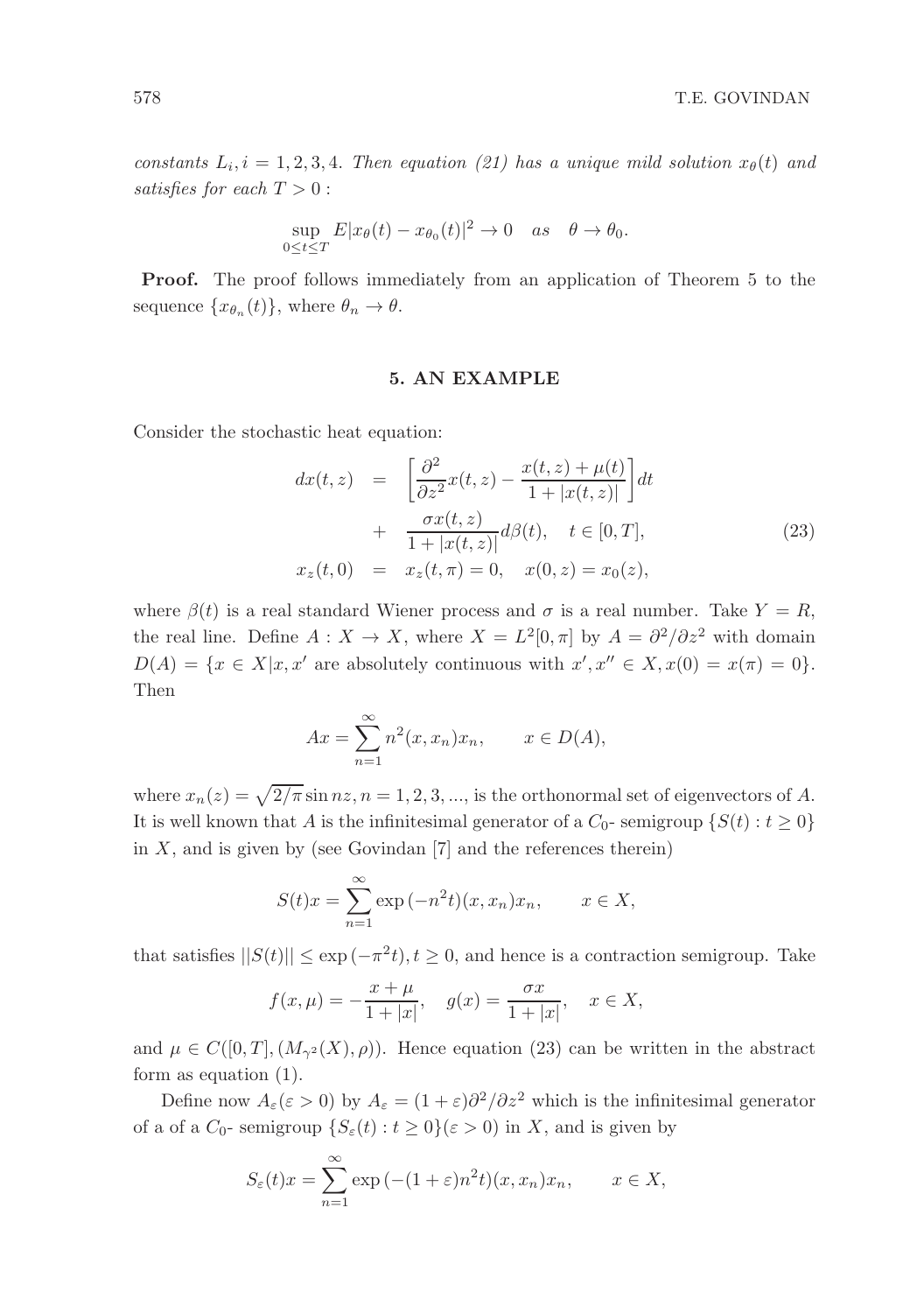that satisfies  $||S_{\varepsilon}(t)|| \leq \exp(-(1+\varepsilon)\pi^2 t), t \geq 0, \varepsilon > 0$  and hence is a contraction semigroup. Clearly,

$$
\lim_{\varepsilon \downarrow 0} S_{\varepsilon}(t)x = S(t)x, \qquad x \in X,
$$

uniformly in  $t \in [0, T]$ . Under the setup of this example, one can introduce equations (11) and (13) analogously. Hence, by Theorem 4,

$$
E|x_{\varepsilon}(t) - x(t)|^2 \le \psi(\varepsilon)\phi(t), \qquad t \in [0, T].
$$

## ACKNOWLEDGEMENTS

This research is partially supported by SIP from IPN, Mexico.

#### REFERENCES

- [1] N. U. Ahmed and X. Ding, A semilinear McKean-Vlasov stochastic evolution equation in Hilbert space, Stochastic Proc. Appl., 60 (1995), 65-85.
- [2] G. Da Prato and J. Zabczyk, Stochastic Equations in Infinite Dimensions, Cambridge University Press, Cambridge (1992).
- [3] I. I. Gikhman and A. V. Skorokhod, Stochastic Differential Equations, Springer-Verlag, Berlin (1972).
- [4] T. E. Govindan, Autonomous semilinear stochastic Volterra integrodifferential equations in Hilbert spaces, Dynamic Systems Appl., 3 (1994), 51-74.
- [5] T. E. Govindan and N. U. Ahmed, On Yosida approximations of McKean-Vlasov type stochastic evolution equations, Stochastic Anal. Appl., 33 (2015), 383-398.
- [6] T. E. Govindan, On Trotter-Kato approximations of semilinear stochastic evolution equations in infinite dimensions, Statis. Probab. Letters 96 (2015), 299-306.
- [7] T. E. Govindan, Trotter-Kato approximations of semilinear stochastic evolution equations, Boletin Soc. Matemat. Mexicana 12 (2006), 109-120.
- [8] T. E. Govindan, Yosida Approximations of Stochastic Differential Equations in Infinite Dimensions and Applications, Springer, Switzerland (2016).
- [9] A. Ichikawa, Stability of semilinear stochastic evolution equations, J. Math. Anal. Appl., 90 (1982), 12-44.
- [10] D. Kannan and A. T. Bharucha-Reid, On a stochastic integrodifferential evolution equation of Volterra type, J. Integral Eqns., 10 (1985), 351-379.